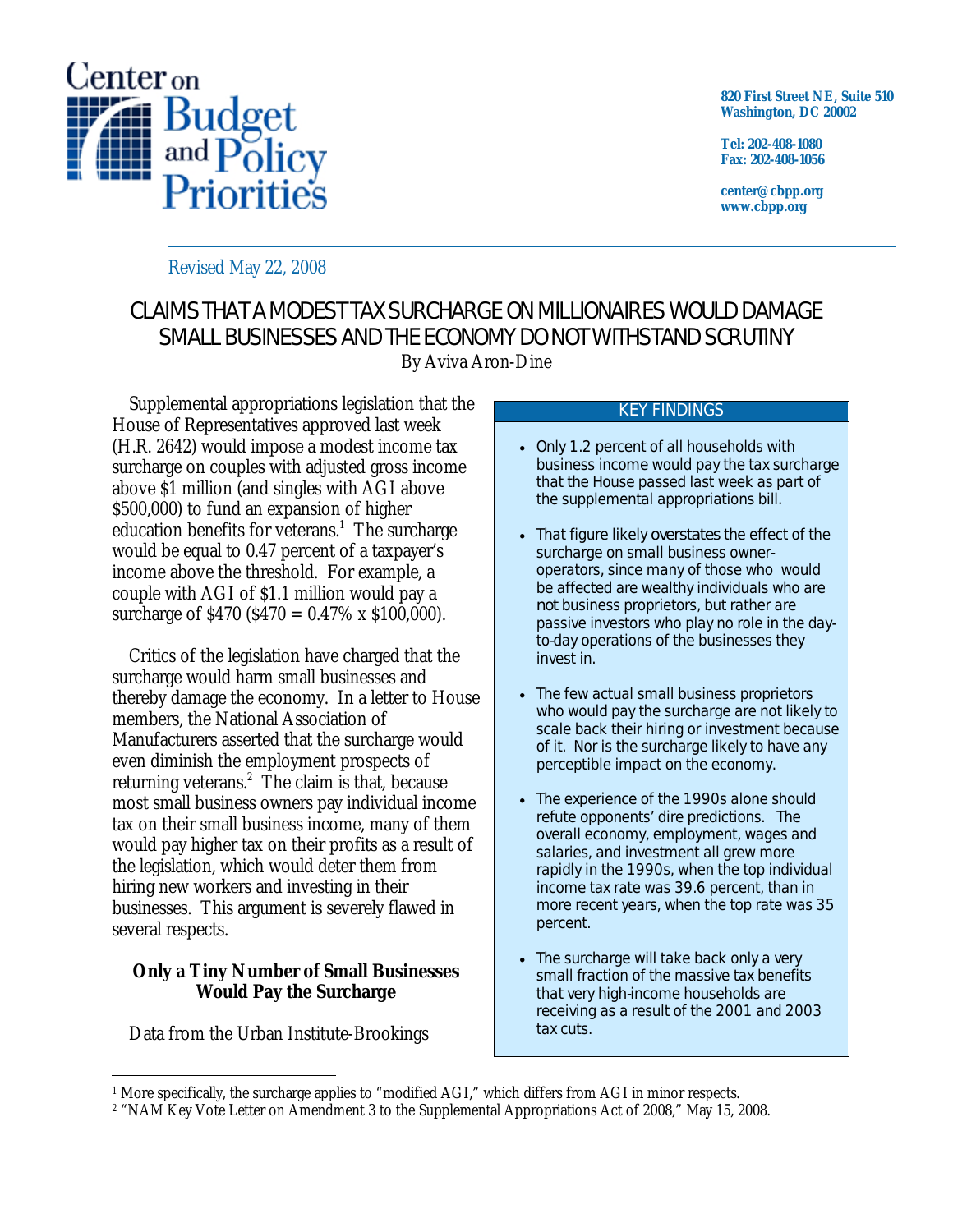Institution Tax Policy Center show that only *1.2 percent* of all tax units with business income have incomes high enough for them to owe the surcharge. (See Figure 1.) Critics of the House-passed bill maintain that their concern is its impact on "mom and pop" small business operations, which they describe as the engines of economic growth and job creation. These critics should be reassured by the fact that the overwhelming majority of such enterprises will never generate enough profits to make them subject to the surcharge. (Importantly, only business *profits*, not *gross receipts*, are potentially subject to the surcharge. Some critics have misleadingly implied that the surcharge applies to gross receipts over \$1 million.)



 Moreover, even the 1.2 percent figure likely *overstates* the impact of the surcharge on small business owner-operators. The Tax Policy Center data classify as a small business owner anyone who receives any income from an S corporation, partnership, sole proprietorship, or various other types of businesses.<sup>3</sup> Many of these individuals, however, play no role in managing the business and are simply passive investors who contribute some capital to the enterprise and, in exchange, receive a share of the profits. Their ranks include President Bush and Vice-President Cheney, as well as many other wealthy investors who are not actual small business operators — and whom the public generally does not think of as "small business owners." These individuals typically receive the bulk of their incomes from other sources. The Tax Policy Center data show that the households with business income that would pay the surcharge receive, on average, *less than one- third* of their income from small businesses. The notion that a business's day-to-day hiring and investment decisions would be greatly affected by a small increase in the tax rate that these passive investors face strains credulity.

 Also of note, some of the businesses affected are far from small. Joint Committee on Taxation data show that while 82 percent of all S corporations, partnerships, and sole proprietorships had gross receipts of *less than \$100,000* in 2003, some 58 percent of these businesses' total business receipts went to the small share of businesses whose gross receipts exceeded \$10 million.<sup>4</sup> Such businesses better resemble large corporations than the popular image of a "small business." Because these enterprises are organized as S corporations, partnerships, or sole proprietorships, however, their income is generally taxed at a lower effective tax rate than the earnings of comparable businesses that are organized as C corporations. This would remain the case even if the Housepassed income tax surcharge were enacted.

<sup>-</sup>3 More specifically, the Tax Policy Center definition includes any filer with income reported on tax schedules C, E, or F. The Tax Policy Center uses this definition so that its estimates are comparable to those issued by the Treasury Department.

<sup>4</sup> Joint Committee on Taxation, "Present Law and Background Relating to Selected Business Tax Issues," JCX-41-06, September 19, 2006, http://www.house.gov/jct/x-41-06.pdf.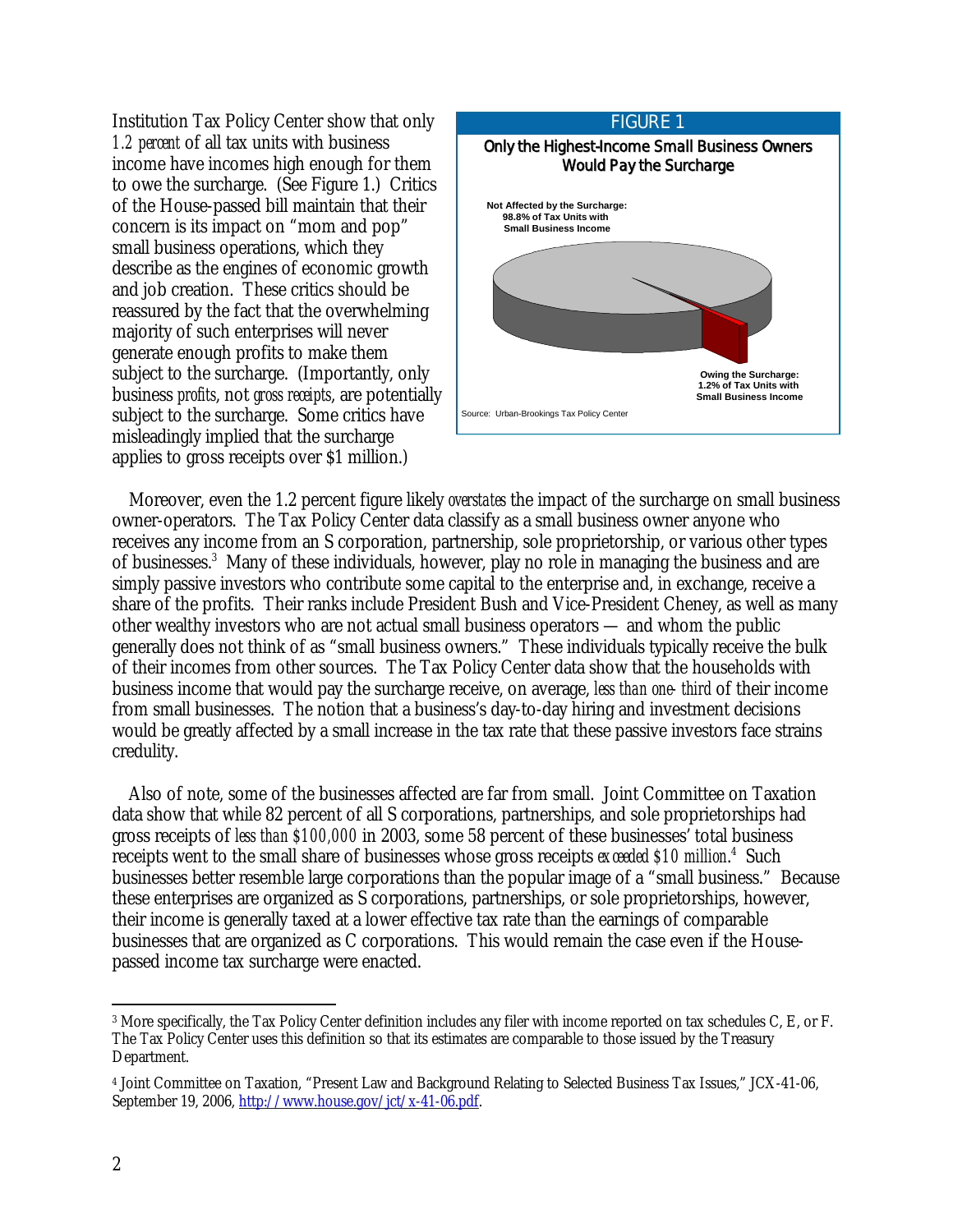#### **Economic Effects of the Surcharge Would Be Minimal**

 As discussed above, the surcharge would affect only a tiny fraction of small business owners. And it is unlikely to significantly affect the business decisions of even the few small businesses that would pay it.

 In the short term, with the economy experiencing either a recession or a significant slowdown, the main determinant of business investment and hiring decisions will be consumer demand. Whatever the tax rate on their profits, businesses will hire new workers only if they are confident they will be able to sell what those workers produce. As a Goldman Sachs analysis explains, "companies don't spend money just because it's there to spend. To justify outlays for new projects, the expected returns have to exceed the costs, and that usually requires growth in demand strong enough to put pressure on existing resources."<sup>5</sup> The House-passed surcharge is highly unlikely to depress overall consumer demand, since it affects only a small number of very high-income households and since these high-income households would more likely have saved than spent the additional income anyway. The surcharge thus is unlikely to affect business hiring decisions in the near term.

 Over the longer run, it is possible that tax rates might influence business owners' decisions about whether to invest money in expanding their businesses. But the impact is likely to be very modest, particularly since the surcharge itself is so small. As compared with the surcharge, the 2001 and 2003 tax cuts affected a much larger share of the population and changed marginal tax rates by much larger amounts. (Just the reduction in the top marginal rate enacted in 2001 was almost ten times as large as the proposed tax surcharge, and it affected more people.) But when the Treasury Department examined the economic effects of extending the 2001 and 2003 tax cuts, taking into account their impact on investment, it found these effects would at best be quite small — the equivalent of increasing real annual economic growth from 3 percent to 3.04 percent.<sup>6</sup>

 Indeed, recent history alone should be enough to discredit the dire pronouncements that opponents are making about the surcharge. For instance, for the surcharge to meaningfully affect the job prospects of returning veterans, it would have to have a very large impact on aggregate investment and economic growth. And if tax rates really had economic effects this large, these effects should be evident from aggregate economic data: the economy should perform notably better when tax rates are low than when tax rates are high. But, as Figure 2 shows, aggregate economic growth, employment growth, investment growth, and wage and



-

<sup>5</sup> GS Weekly, September 21, 2007.

<sup>6</sup> See Jason Furman, "Treasury Dynamic Scoring Analysis Refutes Claims by Supporters of the Tax Cuts," Center on Budget and Policy Priorities, revised August 24, 2006, http://www.cbpp.org/7-27-06tax.htm.